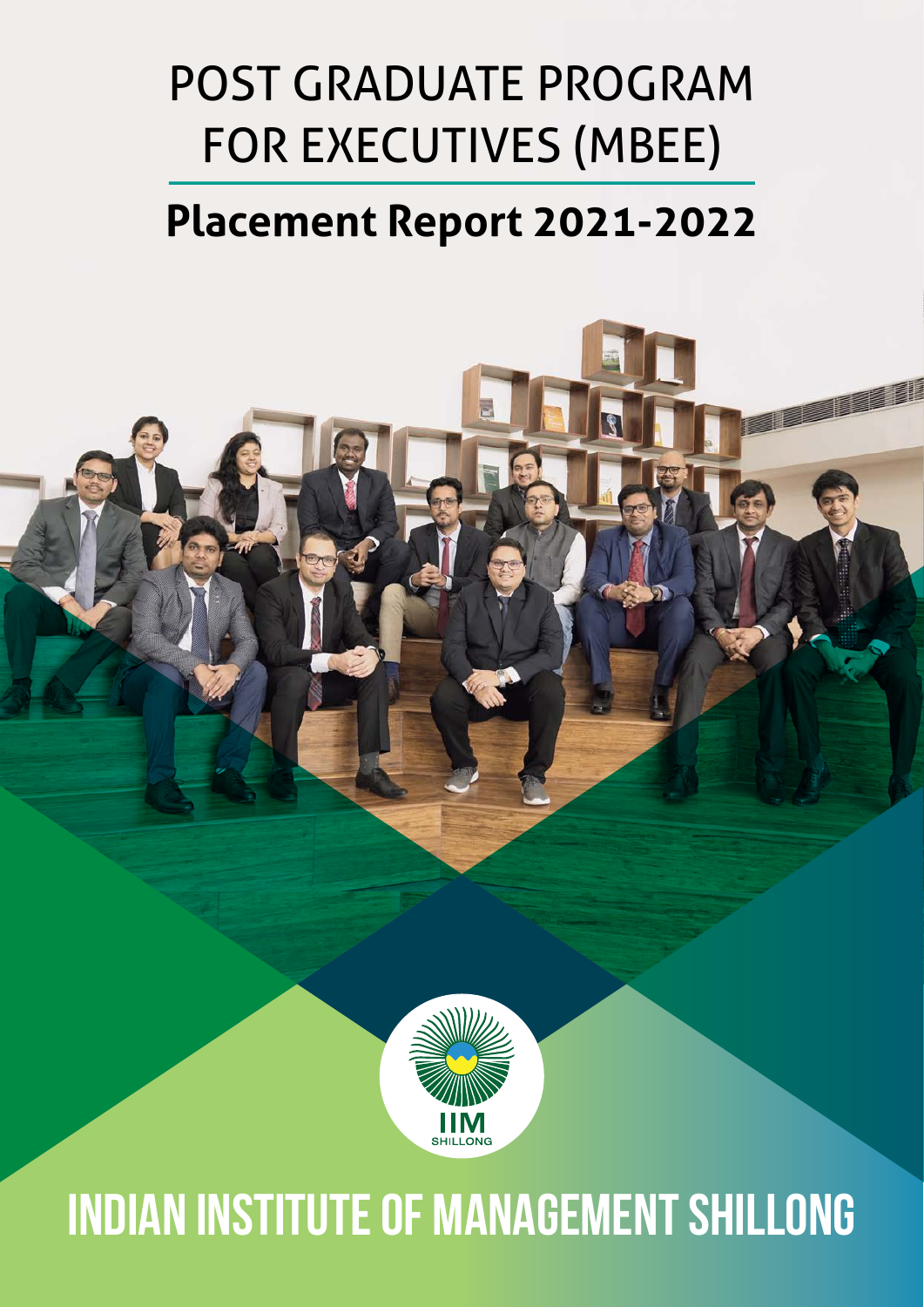## **Post Graduate Program for Executives**  (Managing Business In Emerging Economies)

### **Companies Associated with IIM Shillong for Placement and Internships**



IIM Shillong's PGPEx course continues to be the preferred Hemango Kumar Dutta and Chair Placements – Professor program to recruit mid to senior level professionals in increasing their usual number of offers every year.

The team's efforts in terms of doing extensive outreach program with Corporates, maintaining, and developing relationships with both existing and new companies has resulted in a successful placement season. This testifies recruiters' confidence in the PGPEx MBEE program and the institute. The 9th batch of PGPEx, had an average of 7.6 years of industry experience with 15 participants signed in for the placement process whereas 1 student have opted out from the placement process due to their interest in further studies including interest in starting new ventures.

Placement Committee with due support from the institute could facilitate in placing students through On-campus/ Virtual mode process. The Placement process commenced during the first week of September 2021 mostly through virtual mode. Organizations conduct recruitment process for PGPEx students that spread over several months allowing students and recruiters an equal opportunity to interact with each other and find their desired fit. The Department of Corporate Affairs, Manager PC and PR - Mr.

areas viz. IT Consulting, Finance, Operations, Electronics, students in their finding their right fit in the corporate world. Power, HR, Business Consulting and Healthcare with firms Despite during the ongoing pandemic, IIM Shillong received Rohit Joshi provided necessary support and encouraged an overwhelming response from industry to recruit from PGPEx. Recruiters from various sectors made their presence in the placement process through virtual mode. Candidates were primarily hired for various middle and senior level management positions across various geographies in India and abroad. Offers were made across the board for strategic roles such as Consulting, Product Management, Business Development, Analytics, Sales & Marketing, Operations, Project, and Program Management. Some of the new recruiters this time include Rezlive, Polestar, Infosys Consulting and Gobillions to name a few.

> Placement in IIM Shillong is a student driven activity. IIM Shillong strives to assist the Placement Committee in all forms for corporate engagements- be it in India or Abroad. The Institute experienced vibrant placement activities during the past few years. Institute continues to facilitate in bringing placement opportunities to the deserving candidates. Despite the challenges that the batch suffered due to COVID pandemic, participated students still could achieve job offers through placement processes.

## **Snapshot of IIM Shillong PGPEx Placement**